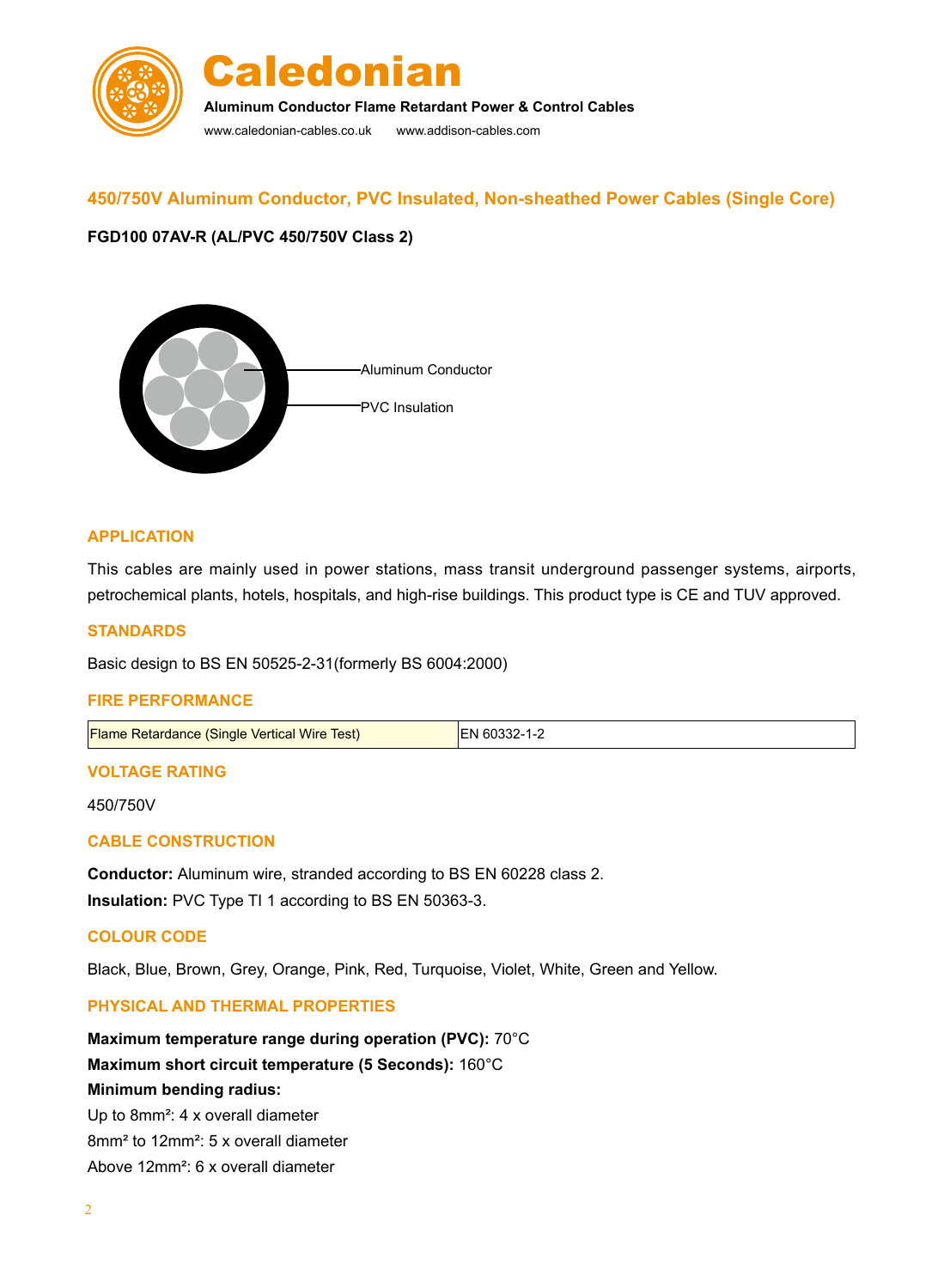# **CONSTRUCTION PARAMETERS**

| Conductor                              |                           | <b>FGD100 07AV-R</b>                      |                                    |                   |  |
|----------------------------------------|---------------------------|-------------------------------------------|------------------------------------|-------------------|--|
| No. of Cores x<br><b>Cross Section</b> | <b>Class of Conductor</b> | Nominal<br>Insulation<br><b>Thickness</b> | <b>AOverall</b><br><b>Diameter</b> | Approx.<br>Weight |  |
| No.xmm <sup>2</sup>                    |                           | mm                                        | mm                                 | kg/km             |  |
| 1x1.5                                  | $\overline{2}$            | 0.7                                       | 6.0                                | 12                |  |
| 1x2.5                                  | $\overline{2}$            | 0.8                                       | 7.2                                | 17                |  |
| 1x4.0                                  | $\overline{c}$            | 0.8                                       | 8.3                                | 24                |  |
| 1x6.0                                  | $\overline{2}$            | 0.8                                       | 9.4                                | 31                |  |
| 1x10                                   | $\overline{2}$            | 1.0                                       | 12.1                               | 52                |  |
| 1x16                                   | $\overline{2}$            | 1.0                                       | 14.2                               | 73                |  |
| 1x25                                   | $\overline{2}$            | 1.2                                       | 17.6                               | 114               |  |
| 1x35                                   | $\overline{2}$            | 1.2                                       | 19.9                               | 147               |  |
| 1x50                                   | $\overline{2}$            | 1.4                                       | 23.4                               | 201               |  |
| 1x70                                   | $\overline{2}$            | 1.4                                       | 27.0                               | 272               |  |
| 1x95                                   | $\overline{2}$            | 1.6                                       | 31.6                               | 373               |  |
| 1x120                                  | $\overline{2}$            | 1.6                                       | 34.8                               | 455               |  |
| 1x150                                  | $\overline{2}$            | 1.8                                       | 38.7                               | 562               |  |
| 1x185                                  | $\overline{2}$            | 2.0                                       | 43.3                               | 703               |  |
| 1x240                                  | $\overline{c}$            | 2.2                                       | 49.3                               | 913               |  |
| 1x300                                  | $\overline{2}$            | 2.4                                       | 55.0                               | 1137              |  |
| 1x400                                  | $\overline{2}$            | 2.6                                       | 61.7                               | 1438              |  |
| 1x500                                  | $\overline{2}$            | 2.8                                       | 68.8                               | 1794              |  |

# **Electrical PROPERTIES**

# **Conductor Operating Temperature:** 70°C

# **Ambient Temperature:** 30°C





Rated Voltage **Standard** 



Flame Retardancy EN 60332-1-2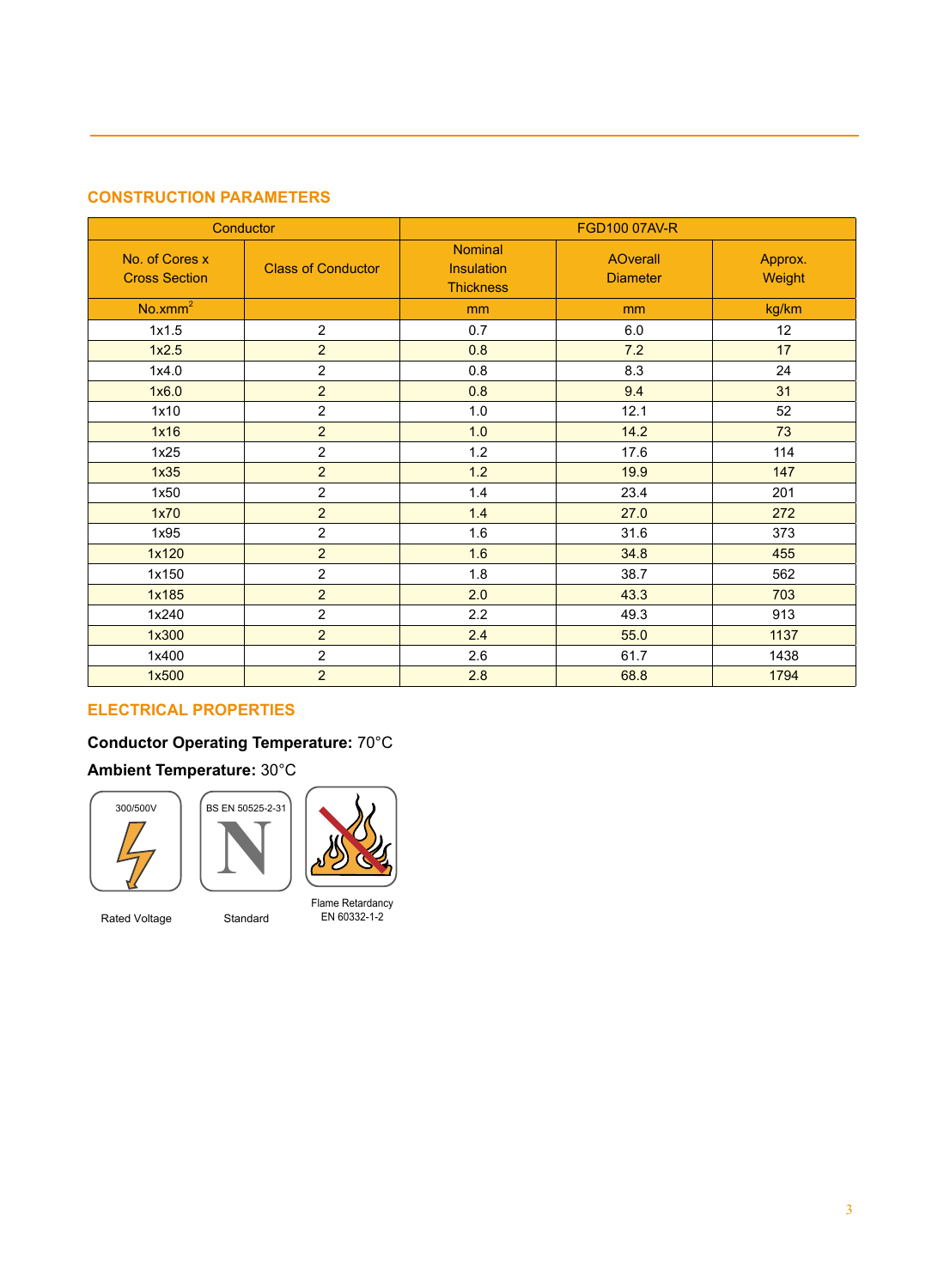



**Aluminum Conductor Flame Retardant Power & Control Cables**

www.caledonian-cables.co.uk www.addison-cables.com

# **600/1000V Aluminum Conductor, PVC Insulated, PVC Sheathed, Unarmoured Power Cables (2-5 Cores & Multicore)**

# FGD400 1AVV-R **(AL/PVC/PVC 600/1000V Class 2)**



## **APPLICATION**

The cables are mainly use in fixed installations in industrial areas, buildings and similar applications but not for burial in the ground, either directly or in ducts.

# **STANDARDS**

Basic design to IEC 60502-1



# **Approvals:**

TUV Certification (B 098200 0031 Rev.00)

#### **FIRE PERFORMANCE**

| <b>Flame Retardance (Single Vertical Wire Test)</b> | IEC 60332-1 |
|-----------------------------------------------------|-------------|
|                                                     |             |

# **VOLTAGE RATING**

600/1000V

# **CABLE CONSTRUCTION**

**Conductor:** Annealed aluminum wire, stranded according to BS EN 60228 class 2.

**Insulation:** PVC according to IEC 60502-1.

**Inner Covering Option:** Extruded PVC or polymeric compound.

**Outer Sheath:** Extruded PVC Type ST<sub>1</sub>/ST<sub>2</sub> according to IEC 60502-1.

Outer Sheath Option: UV resistance, hydrocarbon resistance, oil resistance, anti rodent and anti termite properties can be offered as option. Compliance to fire performance standard (IEC 60332-1, IEC 60332-3,

4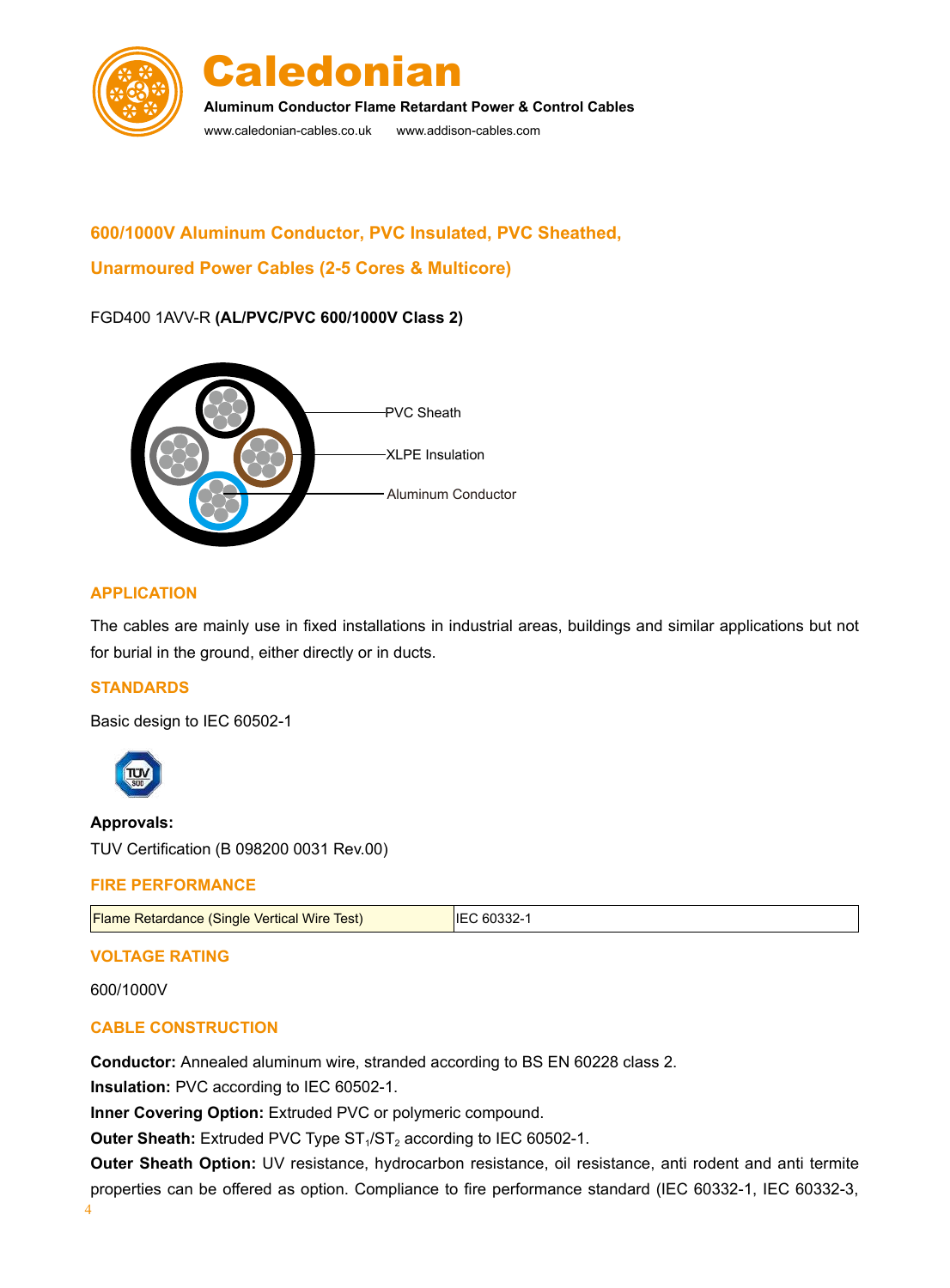UL 1581, UL 1666 etc) depends on the oxygen index of the PVC compound and the overall cable design. LSPVC can also be provided upon request.

### **COLOUR CODE**

#### **Insulation Colour:**

Two-core: Brown, blue

Three-core: Brown, black, grey. Alternatively, green-and-yellow, blue, brown

Four-core: Blue, brown, black, grey. Alternatively, green-and-yellow, brown, black, grey

Five-core: Green-and-yellow, blue, brown, black, grey

Note: Depending on their intended use, the cables might be subject to the core colour requirements specified in BS 7671 or other standards, or in statutory requirements.

**Sheath Colour:** Black, other colours can be offered upon request

## **Physical AND THERMAL PROPERTIES**

# **Maximum temperature range during operation (PVC):** 70°C

**Maximum short circuit temperature (5 Seconds):** 

Conductor cross-section ≤300 mm<sup>2</sup>:160°C

Conductor cross-section >300 mm<sup>2</sup>:140°C

**Minimum bending radius:** 12 x Overall Diameter

#### **CONSTRUCTION PARAMETERS**

| Conductor                              |                           | <b>FGD400 1AVV-R</b>                                    |                                                     |                                       |                |
|----------------------------------------|---------------------------|---------------------------------------------------------|-----------------------------------------------------|---------------------------------------|----------------|
| No. of Cores x<br><b>Cross Section</b> | <b>Class of Conductor</b> | <b>Nominal</b><br><b>Insulation</b><br><b>Thickness</b> | <b>Nominal</b><br><b>Sheath</b><br><b>Thickness</b> | Approx.<br>Overall<br><b>Diameter</b> | Approx. Weight |
| No.xmm <sup>2</sup>                    |                           | mm                                                      | mm                                                  | mm                                    | kg/km          |
| 2 Cores                                |                           |                                                         |                                                     |                                       |                |
| 2x1.5                                  | 2                         | 0.8                                                     | 1.8                                                 | 10.0                                  | 94             |
| 2x2.5                                  | $\overline{a}$            | 0.8                                                     | 1.8                                                 | 10.8                                  | 110            |
| 2x4.0                                  | $\overline{c}$            | $1.0\,$                                                 | 1.8                                                 | 12.7                                  | 146            |
| 2x6.0                                  | $\overline{c}$            | 1.0                                                     | 1.8                                                 | 13.8                                  | 172            |
| 2x10                                   | $\overline{2}$            | 1.0                                                     | 1.8                                                 | 15.7                                  | 219            |
| 2x16                                   | $\overline{2}$            | 1.0                                                     | 1.8                                                 | 17.8                                  | 279            |
| 2x25                                   | $\overline{2}$            | 1.2                                                     | 1.8                                                 | 21.2                                  | 388            |
| 2x35                                   | $\overline{2}$            | 1.2                                                     | 1.8                                                 | 23.5                                  | 475            |
| 2x50                                   | $\sqrt{2}$                | 1.4                                                     | 1.8                                                 | 27.0                                  | 610            |
| 2x70                                   | $\overline{2}$            | 1.4                                                     | 1.9                                                 | 30.8                                  | 796            |
| 2x95                                   | $\sqrt{2}$                | 1.6                                                     | 2.0                                                 | 35.6                                  | 1055           |
| 2x120                                  | $\overline{2}$            | 1.6                                                     | 2.1                                                 | 39.0                                  | 1267           |
| 2x150                                  | $\overline{2}$            | 1.8                                                     | 2.2                                                 | 43.1                                  | 1538           |
| 2x185                                  | 2                         | 2.0                                                     | 2.4                                                 | 48.1                                  | 1911           |
| 2x240                                  | $\overline{2}$            | 2.2                                                     | 2.5                                                 | 54.3                                  | 2423           |
| 2x300                                  | $\overline{2}$            | 2.4                                                     | 2.7                                                 | 60.4                                  | 2992           |
| 2x400                                  | $\overline{2}$            | 2.6                                                     | 2.9                                                 | 67.5                                  | 3739           |
| 3 Cores                                |                           |                                                         |                                                     |                                       |                |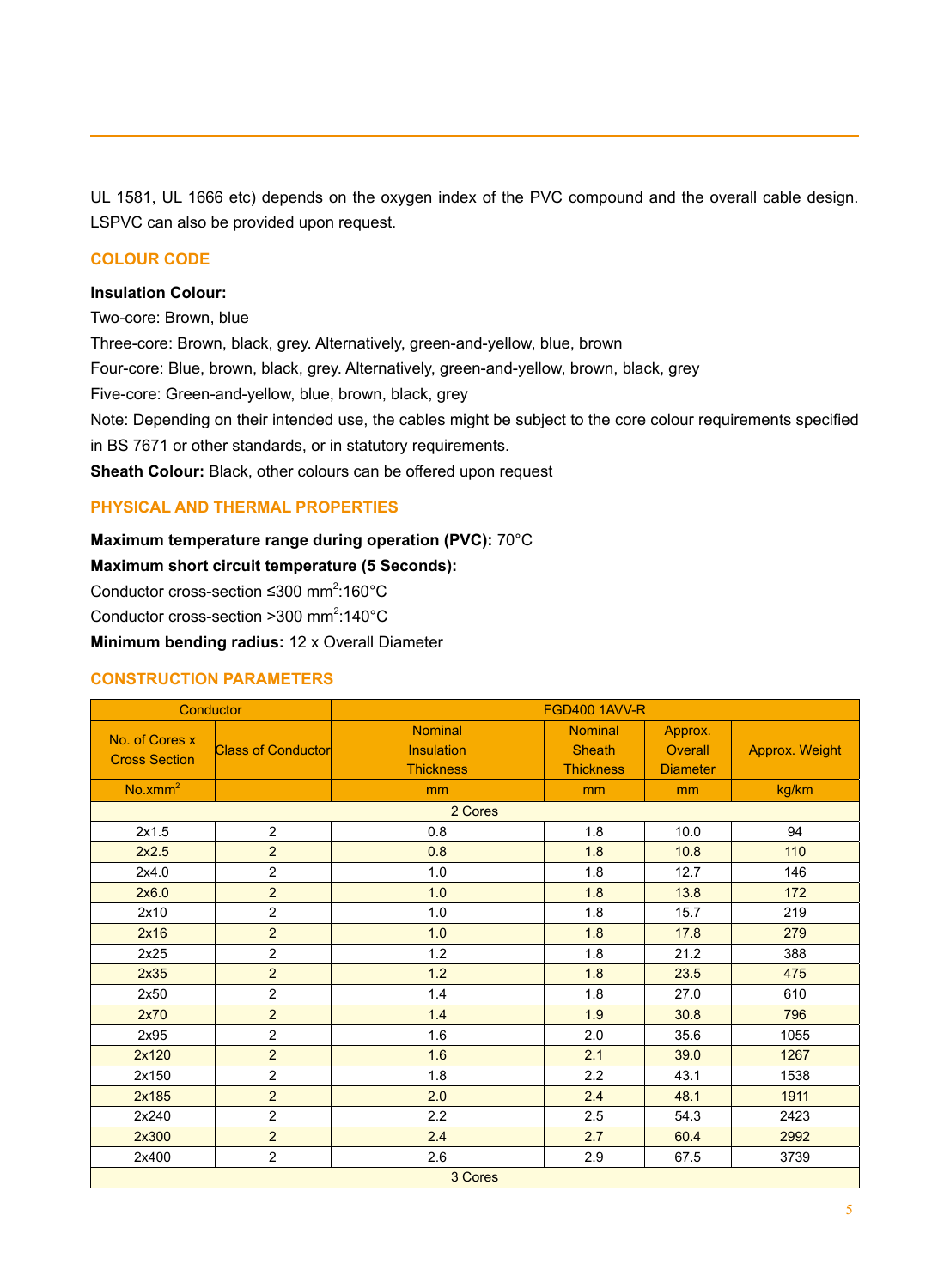



# **Aluminum Conductor Flame Retardant Power & Control Cables**

www.caledonian-cables.co.uk www.addison-cables.com

| Conductor            |                           | <b>FGD400 1AVV-R</b> |                  |                 |                       |
|----------------------|---------------------------|----------------------|------------------|-----------------|-----------------------|
| No. of Cores x       |                           | <b>Nominal</b>       | <b>Nominal</b>   | Approx.         |                       |
| <b>Cross Section</b> | <b>Class of Conductor</b> | Insulation           | <b>Sheath</b>    | Overall         | <b>Approx. Weight</b> |
|                      |                           | <b>Thickness</b>     | <b>Thickness</b> | <b>Diameter</b> |                       |
| No.xmm <sup>2</sup>  |                           | mm                   | mm               | mm              | kg/km                 |
| 3x1.5                | $\sqrt{2}$                | 0.8                  | 1.8              | 10.5            | 112                   |
| 3x2.5                | $\overline{2}$            | 0.8                  | 1.8              | 11.4            | 132                   |
| 3x4.0                | $\overline{c}$            | $1.0$                | 1.8              | 13.4            | 180                   |
| 3x6.0                | $\overline{2}$            | 1.0                  | 1.8              | 14.6            | 215                   |
| 3x10                 | $\overline{c}$            | $1.0$                | 1.8              | 16.6            | 279                   |
| 3x16                 | $\overline{2}$            | 1.0                  | 1.8              | 18.9            | 362                   |
| 3x25                 | $\overline{c}$            | 1.2                  | 1.8              | 22.6            | 513                   |
| 3x35                 | $\overline{2}$            | 1.2                  | 1.8              | 25.1            | 635                   |
| 3x50                 | $\overline{c}$            | $1.4$                | 1.8              | 28.8            | 825                   |
| 3x70                 | $\overline{a}$            | 1.4                  | 1.9              | 32.9            | 1086                  |
| 3x95                 | $\overline{c}$            | 1.6                  | 2.1              | 38.2            | 1468                  |
| 3x120                | $\overline{2}$            | 1.6                  | 2.2              | 41.9            | 1768                  |
| 3x150                | $\overline{2}$            | 1.8                  | 2.3              | 46.3            | 2151                  |
| 3x185                | $\overline{2}$            | 2.0                  | 2.5              | 51.6            | 2674                  |
| 3x240                | $\overline{c}$            | 2.2                  | 2.7              | 58.5            | 3434                  |
| 3x300                | $\overline{2}$            | 2.4                  | 2.8              | 64.8            | 4211                  |
| 3x400                | $\overline{c}$            | 2.6                  | 3.1              | 72.7            | 5307                  |
|                      |                           | 4 Cores              |                  |                 |                       |
| 4x1.5                | $\overline{c}$            | 0.8                  | 1.8              | 11.3            | 132                   |
| 4x2.5                | $\overline{2}$            | 0.8                  | 1.8              | 12.3            | 157                   |
| 4x4.0                | $\overline{c}$            | 1.0                  | 1.8              | 14.6            | 217                   |
| 4x6.0                | $\overline{2}$            | 1.0                  | 1.8              | 16.0            | 262                   |
| 4x10                 | $\overline{c}$            | 1.0                  | 1.8              | 18.2            | 343                   |
| 4x16                 | $\overline{2}$            | 1.0                  | 1.8              | 21.7            | 486                   |
| 4x25                 | $\overline{c}$            | $1.2$                | 1.8              | 24.9            | 646                   |
| 4x35                 | $\overline{2}$            | 1.2                  | 1.8              | 28.6            | 850                   |
| 4x50                 | $\overline{2}$            | 1.4                  | 1.9              | 32.0            | 1066                  |
| 4x70                 | $\overline{2}$            | $1.4$                | 2.0              | 36.6            | 1405                  |
| 4x95                 | $\overline{c}$            | 1.6                  | 2.2              | 42.5            | 1900                  |
| 4x120                | $\overline{2}$            | 1.6                  | 2.3              | 46.6            | 2290                  |
| 4x150                | $\overline{c}$            | 1.8                  | 2.5              | 51.7            | 2813                  |
| 4x185                | $\overline{2}$            | 2.0                  | 2.6              | 57.4            | 3468                  |
| 4x240                | $\overline{2}$            | 2.2                  | 2.9              | 65.3            | 4487                  |
| 4x300                | $\overline{2}$            | 2.4                  | 3.1              | 72.5            | 5541                  |
| 4x400                | $\overline{2}$            | 2.6                  | 3.3              | 81.1            | 6934                  |
| <b>Multicores</b>    |                           |                      |                  |                 |                       |
| 5x1.5                | $\overline{2}$            | 0.8                  | 1.8              | 12.2            | 154                   |
| 7x1.5                | $\overline{2}$            | 0.8                  | 1.8              | 13.2            | 189                   |
| 10x1.5               | $\overline{2}$            | 0.8                  | 1.8              | 16.4            | 257                   |
| 12x1.5               | $\overline{2}$            | 0.8                  | 1.8              | 16.9            | 288                   |
| 14x1.5               | $\overline{2}$            | 0.8                  | 1.8              | 17.7            | 322                   |
| 19x1.5               | $\overline{2}$            | 0.8                  | 1.8              | 19.6            | 405                   |
| 21x1.5               | $\overline{2}$            | 0.8                  | 1.8              | 20.5            | 440                   |
| 24x1.5               | $\overline{2}$            | 0.8                  | 1.8              | 22.7            | 500                   |